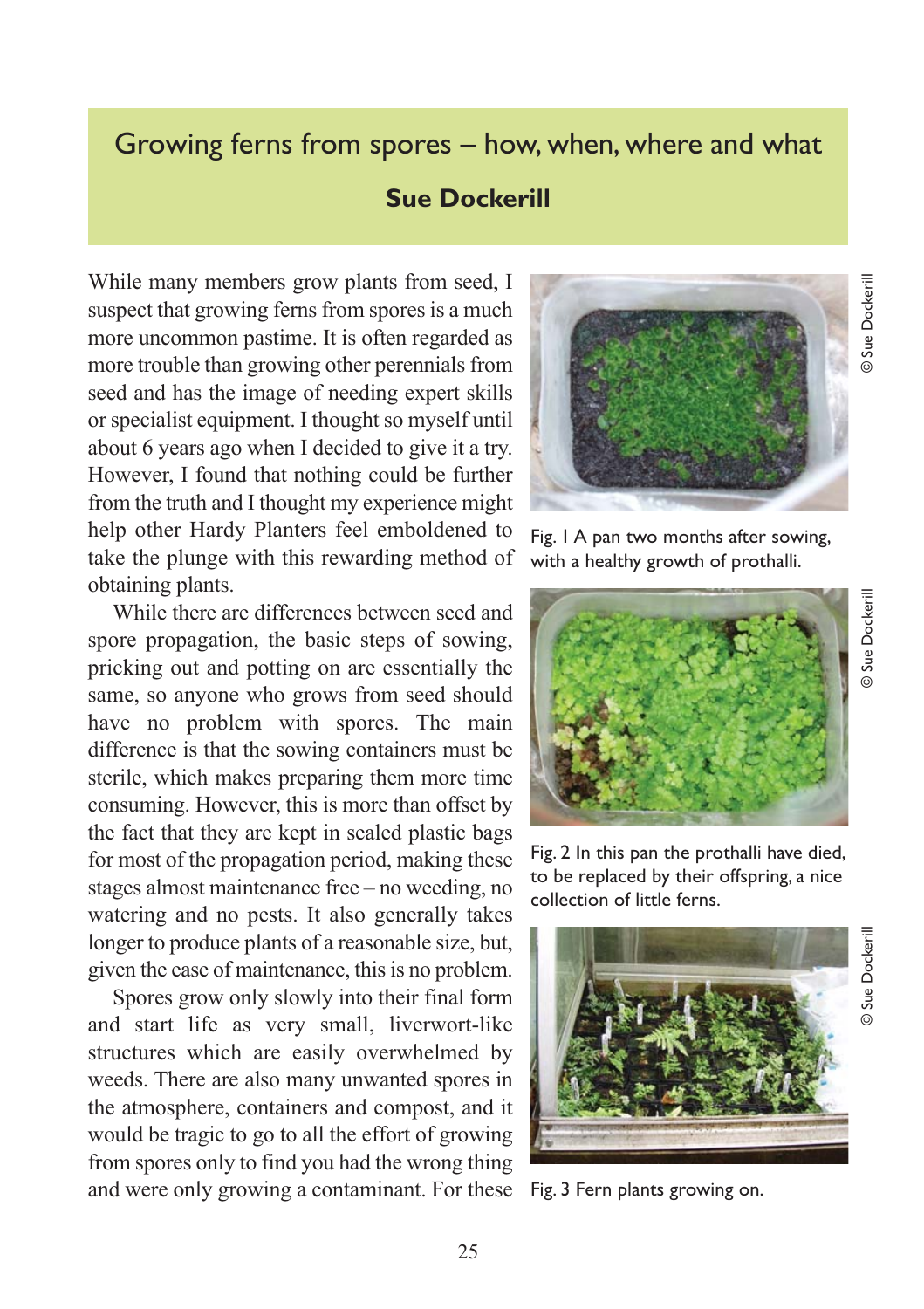reasons it is important to make sure your sowing pans are thoroughly sterile before adding the spores you wish to grow. So how do I prepare those sowing pans? Many books advocate using boiling water, but I find the use of a microwave a convenient and trouble-free method.

First, fill a small, flat tray with sieved compost – any sort will do although I find ferns do not appreciate coir-based composts and do not need high levels of feed at any stage. Water well and allow to drain. Label a seal-easy plastic bag with the type of spores to be sown, place the drained tray in it and seal. I then sterilise the sealed package in a microwave. In my model, two trays are sterilised by around 2 minutes on high power, although you may need to experiment with your model, starting with shorter periods. Beware of bursting the bags! Leave these packages to cool overnight before sowing the spores – they will keep for several months prior to sowing if necessary. When ready, open the bag, scatter the spores on the top, reseal and keep in a shady spot.

These packages are now relatively trouble free. As they are sterilised and sealed, they need no weeding or watering and can be left to their own devices with the occasional (2 or 3 times a year) inspection on progress. I keep the plastic bags in a shady frame



Fig. 4 *Dryopteris filix-mas* 'Linearis Polydactyla', a lacy form of the common male fern.

with the top lights ajar to stop the bags collapsing on to the contents in the rain. I also use the bottom of a 4pt plastic milk bottle, cut off at about 3 ins and with holes in the bottom, as the seed tray, as the high sides also add protection for the contents.

The first thing you will see is a thin layer of the liverwort-like structures referred to earlier (fig. 1). Technically called prothalli, they are at the stage in the life cycle of ferns when they produce their equivalent of pollen: cross-fertilisation occurs, and a new fern plant is produced.

As you have probably only sown spores from a single individual plant, the level of variation in the offspring is less than you would expect with seed, and, indeed, unlike flowering plants, deliberately producing fern hybrids is a complicated business way beyond the scope of this article. These prothalli can appear within a month, or take 18 months or more, so be patient!

Once you see the prothalli there is no need to do anything, provided the compost is still moist. The cross-fertilisation requires damp conditions, so surface moisture on the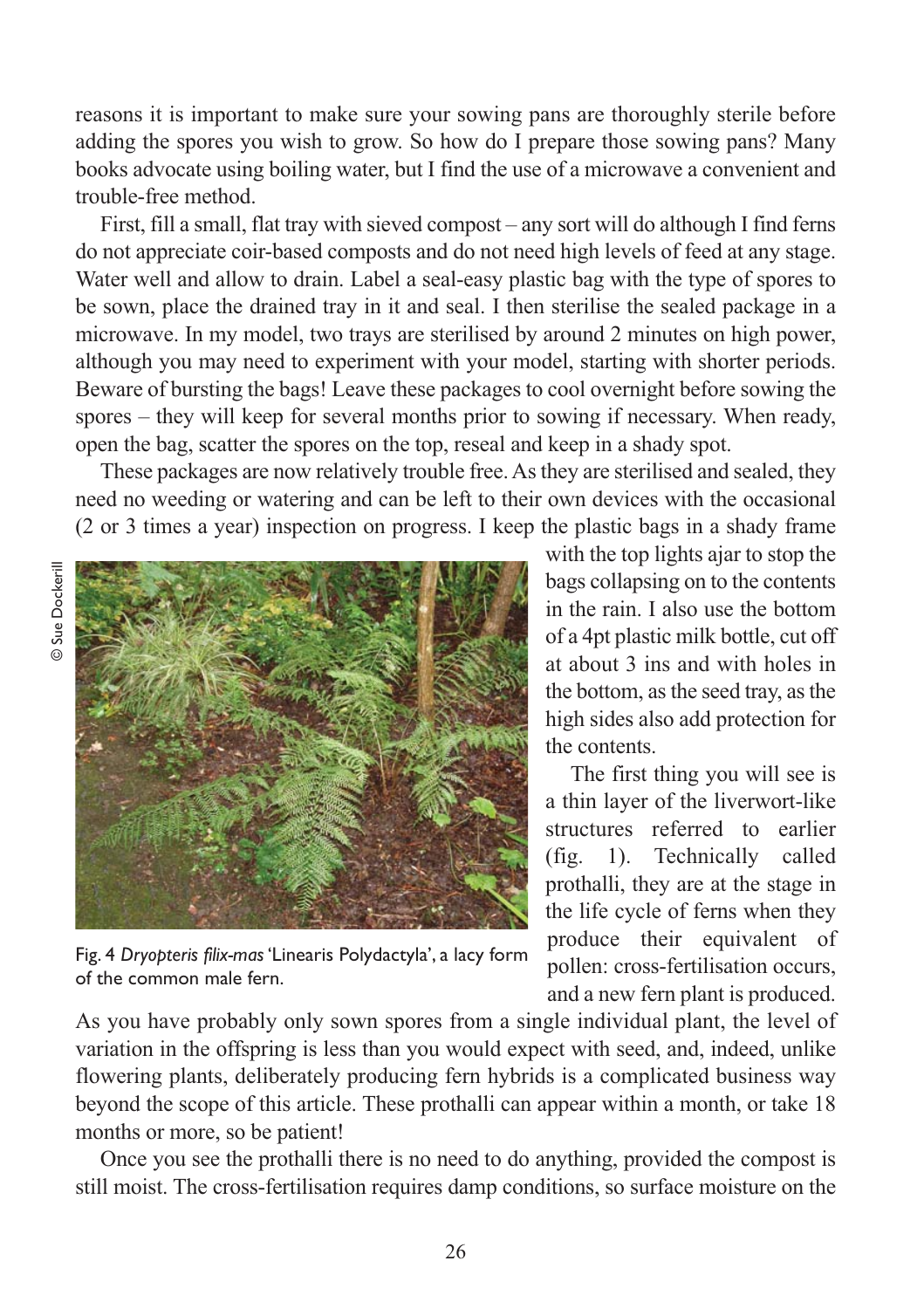© Sue Dockerill

Sue Dockeril

compost is important. A light misting with boiled water may be given if it seems rather dry, although I have not found this necessary. Little fern fronds can grow almost at the same time as the prothalli, although it can take a year or so for fertilisation to occur and ferns to appear. When they seem large enough (fig. 2), they can be pricked out much as

you would do with seedlings. Once again, I use sterilised trays in sealed bags, prepared in the same way as for spore sowing. Although I think the sealed bag is essential to limit the change in conditions on pricking out, the sterilisation is not so important at this stage as your little fern plants have a head start on any contaminants.

Following pricking out, leave the small fern plants to grow until large enough to pot up individually. This can take from a month to a year depending on the vigour of the variety. At this stage I dispense with the plastic bag and the fern plants are kept well watered in a shady spot until large enough to plant out (fig. 3).

So, what ferns have I found the easiest to grow by this method? Number one must be any *Dryopteris*. I have found these to be

quick and reliable from spores and they contain many of the finest species for garden use. The stalwart British native *Dryopteris filix-mas*, the common male fern, although not the handsomest of ferns, is a real toughie and grows in a very wide range of conditions – anywhere except a real bog. It has some fine varieties which will come fairly true from spore, and two of my favourites are *D. filix-mas* 'Linearis Polydactyla' with fine, lacy fronds (fig. 4), and *D. filix-mas*



Fig. 5 *Dryopteris filix-mas* 'Grandiceps Wills', a good crested form of this reliable native.



Fig. 6 *Dryopteris affinis*, a striking British native shown here in a Monmouthshire wood.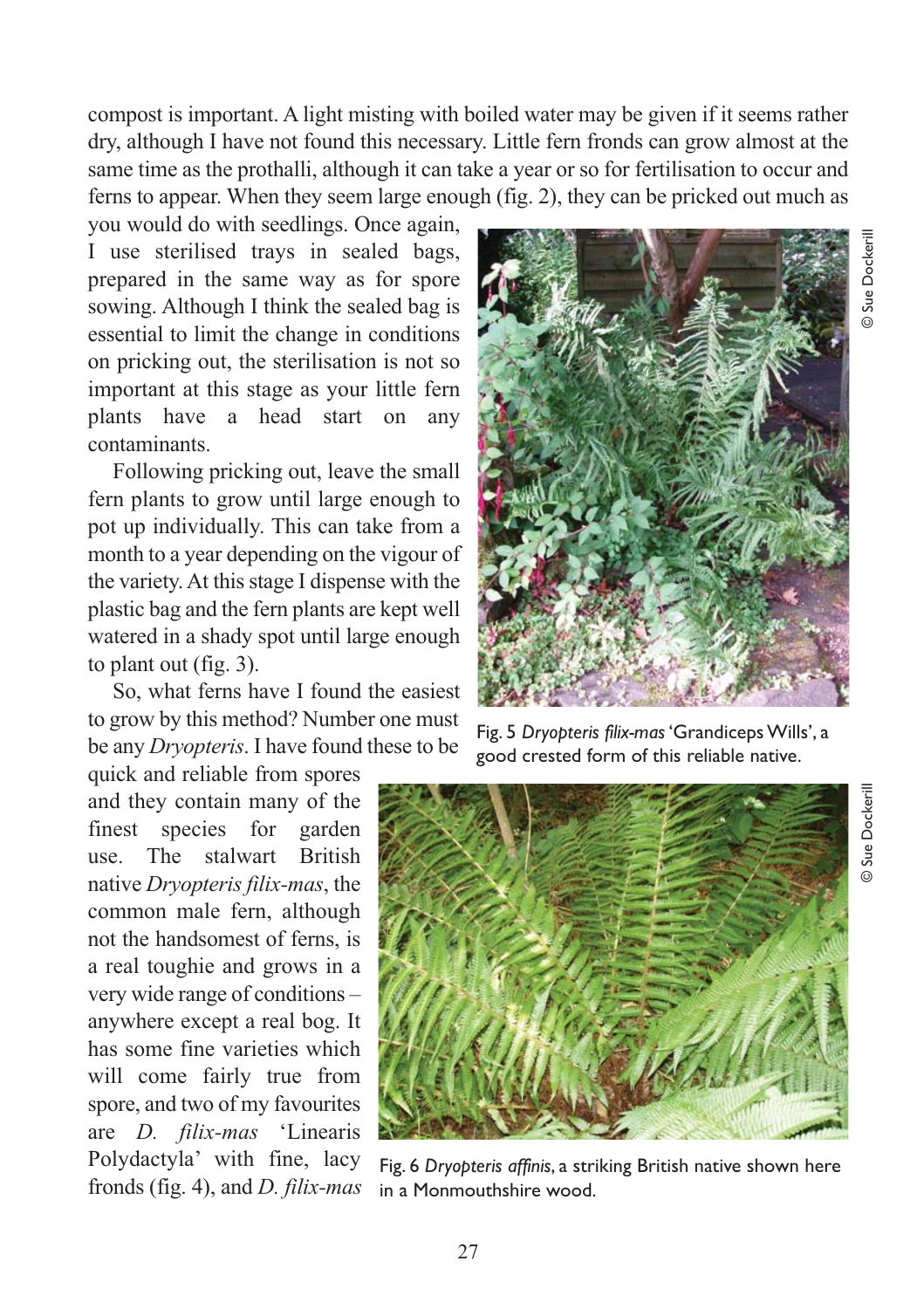'Grandiceps Wills' (fig. 5) with exuberant cresting. Both are as reliable as the type and will grow into an upright shuttlecock about 3ft high. Of similar growth habit but a more striking plant is another British native, *D. affinis*, the golden-scaled male fern (fig. 6). It is less tolerant of very dry conditions than its relative, but repays a modicum more moisture with heavily scaled stems, wonderful unfurling crosiers in the spring and a more evergreen temperament. Even more striking and needing similar conditions is *D. wallichiana*. This is like a larger *D. affinis*, but with black rather than golden scales. Similarly tolerant of dry and shady conditions, but with very different, evergreen

**Sue Dockerill** © Sue Dockerill



Fig. 7 *Cyrtomium macrophyllum*, a reliable fern for dry shade, with bold evergreen foliage.

Sue Dockerill © Sue Dockerill $\overline{O}$ 



Fig. 8 A lovely divisilobum form of the soft shield fern, *Polystichum setiferum*.

foliage are the Cyrtomiums or holly ferns. This has been amongst the quickest and most successful genus I have grown, and they form a lovely contrast to the more 'ferny' types in these difficult spots. The hardiest is *C. fortunei*, but the most striking I grow is *C. macrophyllum* with larger leaves (fig. 7). There are many other species, although the differences are not marked. One I grew from spores but lost to cold was *C. juglandifolium*, with even larger leaves. One to try again next year and grow in a pot, I think.

Another group of ferns which are easy from spores are the Polystichums, which include many of our loveliest

> ferns. Again, these are British native species and are good, reliable plants for dry shade. While they are generally seen in limy conditions in the wild, they grow adequately (although perhaps not as luxuriantly) in my acid soil. The commonest British native is *P. setiferum*, the soft shield fern, which is available in a myriad of varieties such as this unnamed lacy divisilobum (fig. 8). These are less likely than Dryopteris varieties to come true from spores, but a good variety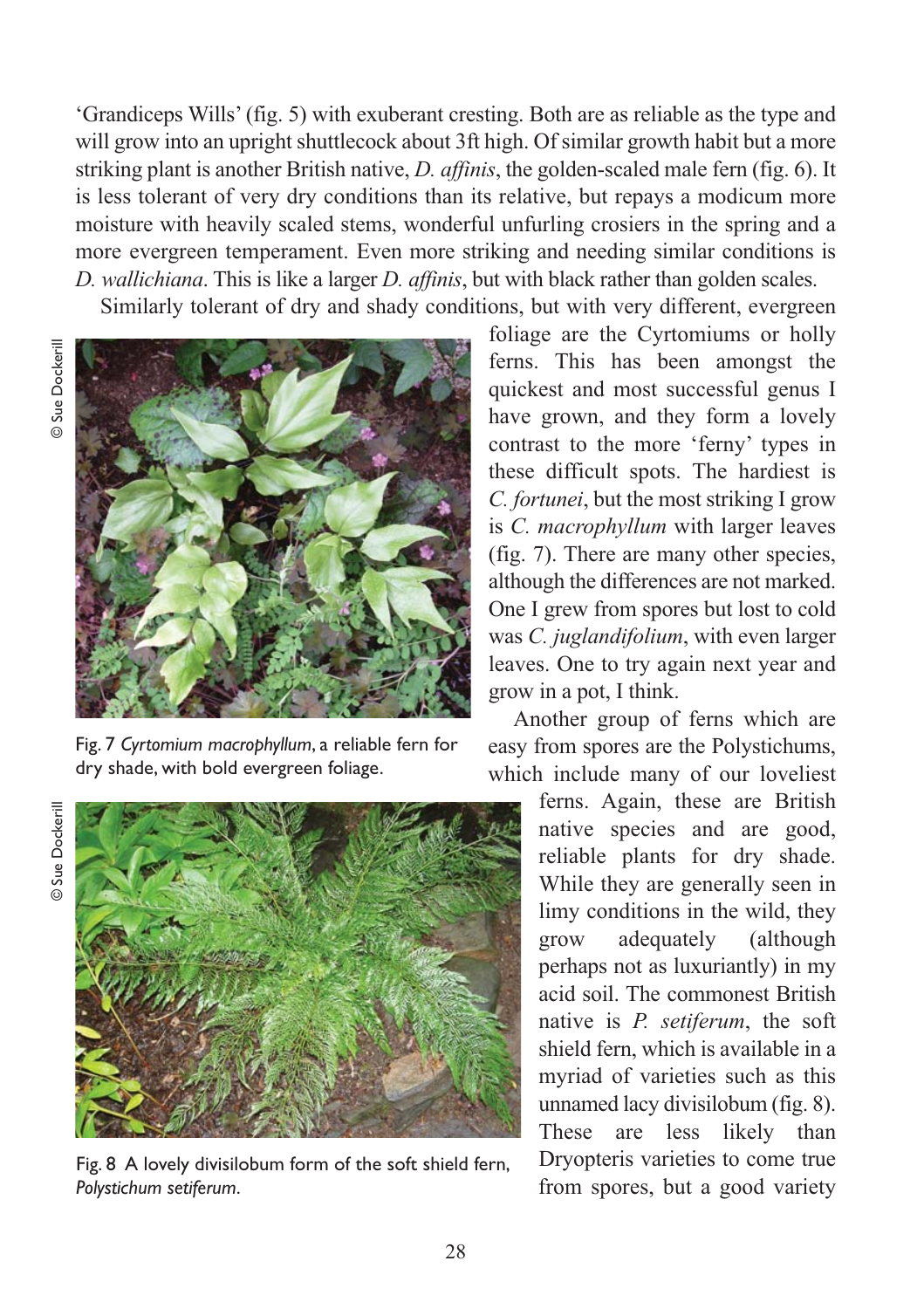will undoubtedly give you a range of good, albeit different, offspring. We are on firmer ground with the species, and a favourite of mine which I have growing in terrible conditions under a large shrub is *P. neolobatum*. The close-up of the frond (fig. 9) shows it's wonderful ladder-like appearance and glossy finish. It is evergreen and grows, even with my appalling care, to around 2ft high. There are several species with similar foliage but on a more diminutive scale, such as *P. rigens* and *P. tsussimense*, which are suitable for raised beds and the front of borders in shade where they make a year-round foil for more transient partners.

Where conditions are moister, athyriums or lady ferns are a good choice. As long as you avoid a bog, they will thrive in good soil, producing brightgreen, lacy fronds which are deciduous and disappear in early autumn, making them excellent companions for spring bulbs and other winter ephemera. Our British native, *A. filix-femina*, comes in various forms, of which I like best the ultra-lacy plumose forms such as 'Axminster'. Again, exact varieties cannot be guaranteed from spores, but all progeny will be good. This genus is also notable for adding other colours to the fern palette, with many Japanese species having purple and silver-marked foliage. The Japanese painted fern (*A. niponicum* var. *pictum*) is typical and is now available in several varieties such as 'Silver Falls', 'Ursula's Red' and 'Burgundy Lace' (fig. 10), whose names speak for themselves. In similar but more muted colours are *A. otophorum* and *A. vidalii* which form a more upright shuttlecock than other Japanese species.



© Sue Dockerill

Sue Dockerill

© Sue Dockerill

Sue Dockerill

green for dry shade.



Fig. 10 *Athyrium niponicum* var. *pictum* 'Burgundy Lace', the darkest form of the Japanese painted fern.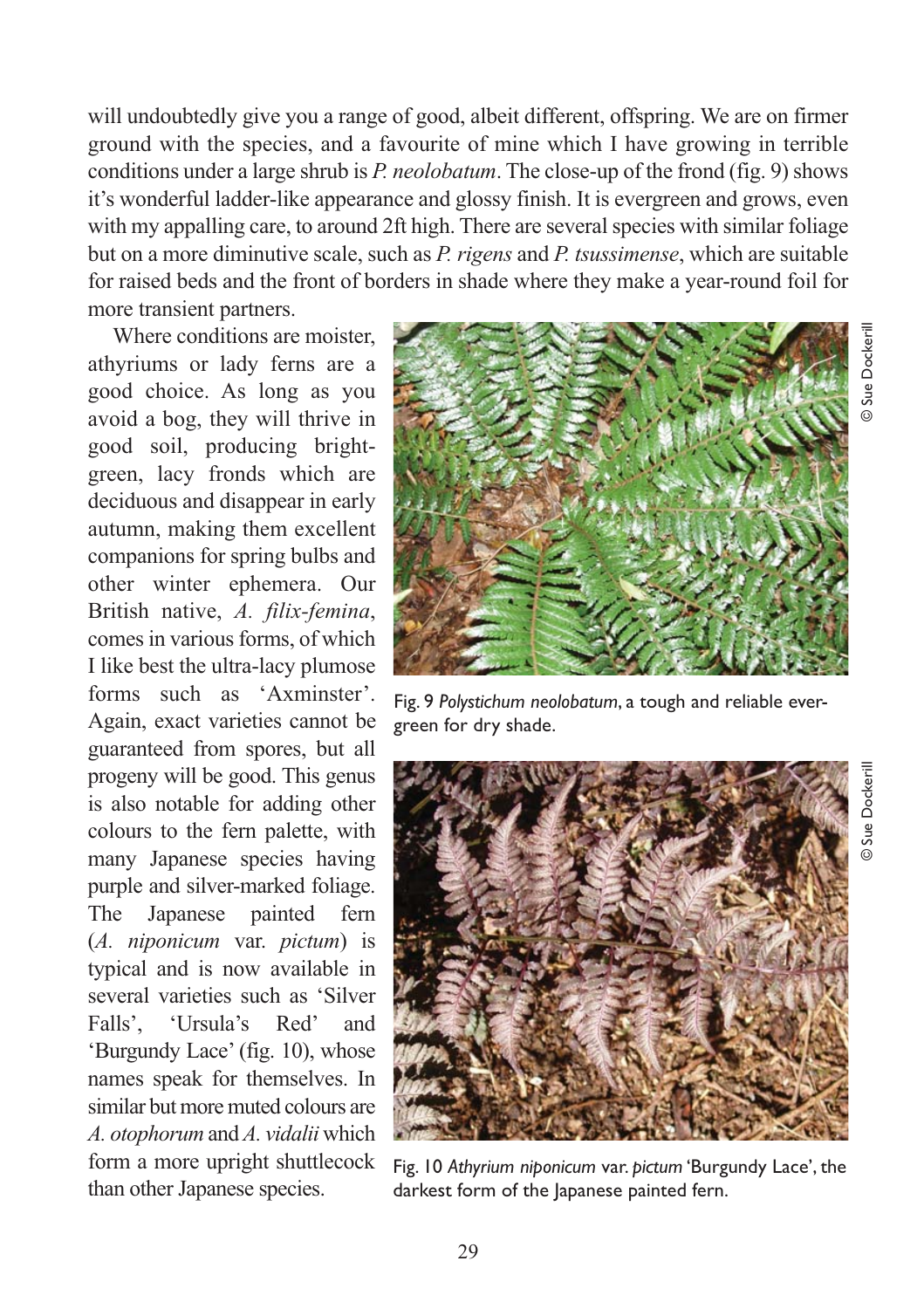Lastly I come to two genera which are reliable from spores and which, while they have hardy representatives, give much greater scope with pot culture. I include them as they are significantly different in their form from those above and add variety to a mixed fern planting.

First is *Adiantum* or the maidenhair ferns. They have wonderful sprays of brightgreen orbicular leaves trembling on top of wiry, often black stems. Typical is the hardy *A. aleuticum*, a lovely clump former for humusy soil in shade. More running, and with a triangular frond outline, is *A. venustum*, whose leaves go a lovely bronze in the autumn. Both have coppery new foliage in the spring. If you are prepared to keep them just frost- free in winter, two further species are *A. raddianum* and *A. poiretii*. The former is particularly attractive in its form *A. raddianum* 'Micropinnulum' which has, as the name suggests, very finely divided leaflets. The latter has quite large leaflets with an attractive wavy edge (fig. 11).

Fig. 11 Variations on a theme.



A *Adiantum aleuticum* has its leaflets in pedate sprays.



B *A. venustum* has elegant triangular sprays of foliage.





C *A. raddianum* 'Micropinnulum' has the tiniest leaflets of all



D *A. poiretii* has large wavy-edged pinnules.